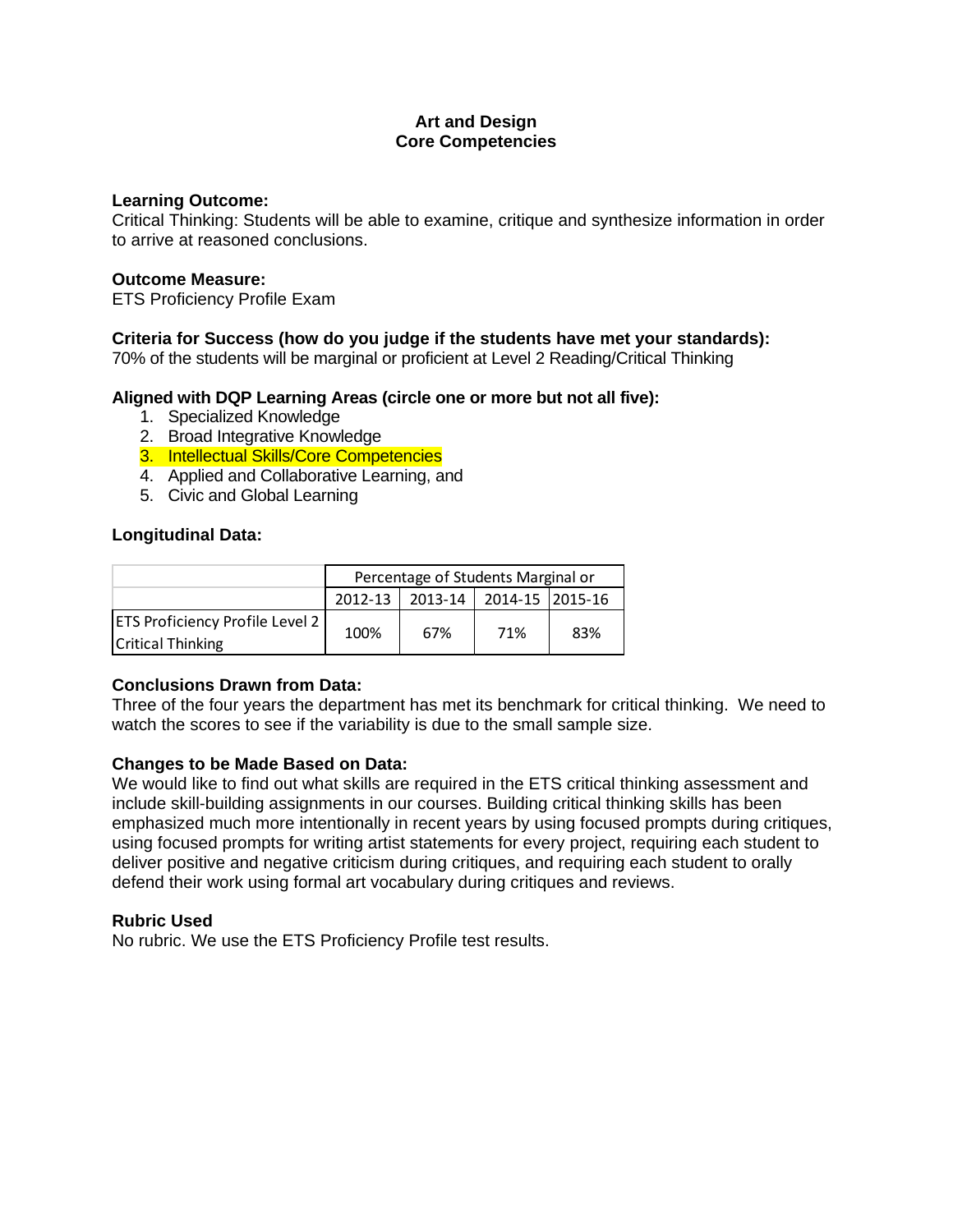# **Art and Design Core Competencies**

#### **Learning Outcome:**

Written: Students will be able to effectively express ideas and information to others through written communication.

### **Outcome Measure:**

ETS Proficiency Profile Exam

# **Criteria for Success (how do you judge if the students have met your standards):**

80% of the students will be marginal or proficient at Level 2 Writing

# **Aligned with DQP Learning Areas (circle one or more but not all five):**

- 1. Specialized Knowledge
- 2. Broad Integrative Knowledge
- 3. Intellectual Skills/Core Competencies
- 4. Applied and Collaborative Learning, and
- 5. Civic and Global Learning

# **Longitudinal Data:**

|                                                   | Percentage at Marginal or Proficient |                       |                 |     |
|---------------------------------------------------|--------------------------------------|-----------------------|-----------------|-----|
|                                                   |                                      | $2012 - 13$   2013-14 | 2014-15 2015-16 |     |
| <b>ETS Proficiency Profile Level 2</b><br>Writing | 100%                                 | 100%                  | 79%             | 79% |

# **Conclusions Drawn from Data:**

We have met our benchmark two of the four years, and have been very close in the other two years. We would like to strengthen our students writing abilities.

### **Changes to be Made Based on the Data:**

Over the last several years faculty have already been making changes to the curriculum. These include:

- adding more writing assignments throughout the curriculum and
- requiring seniors to engage in a year-long, continuously evolving artist thesis statement that addresses the student's art historical influences, broad cultural influences, personal psychology, faith, and artistic goals.

These efforts will continue.

### **Rubric Used**

No rubric. We use the ETS Proficiency Profile test results.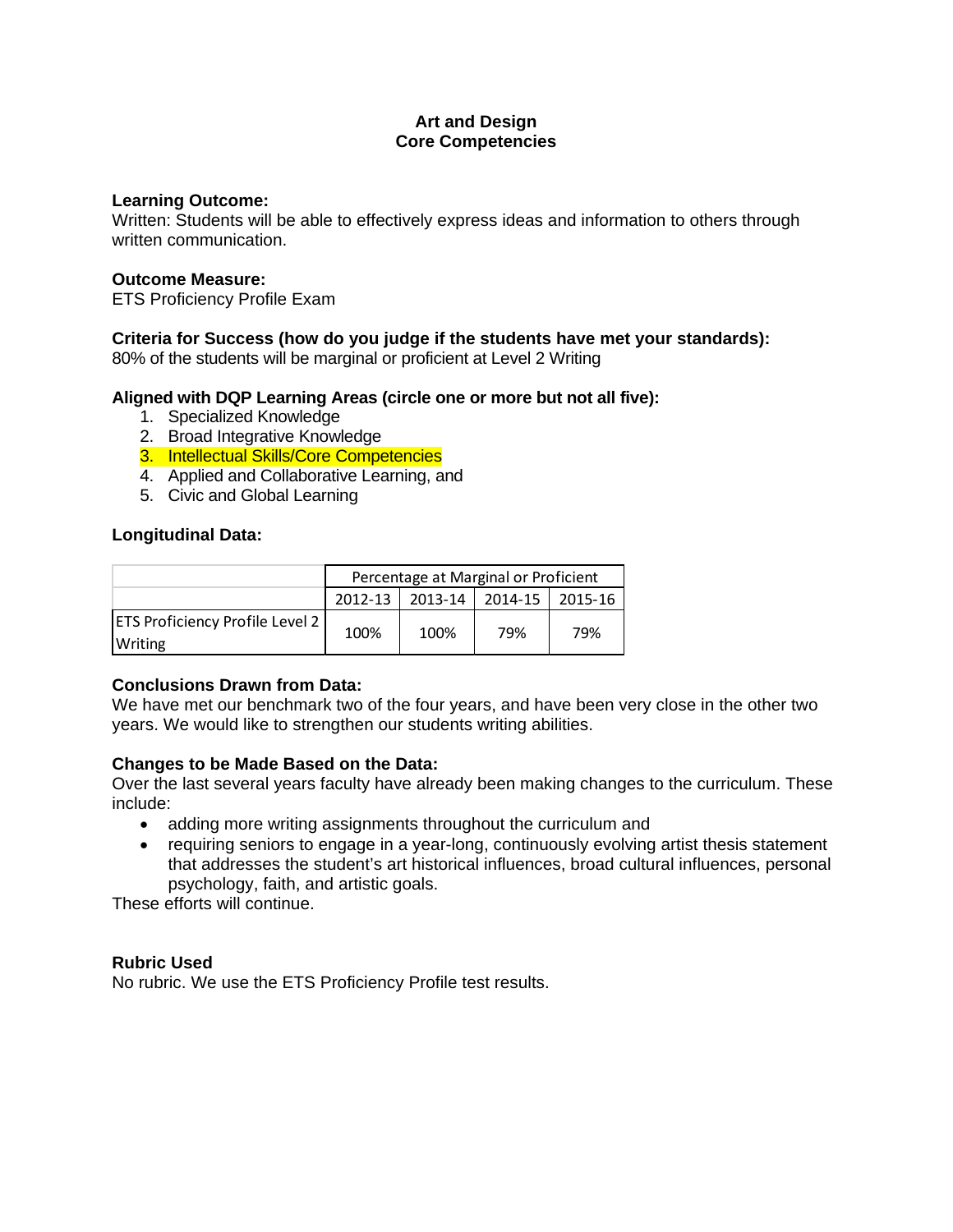# **Art and Design Core Competencies**

#### **Learning Outcome:**

Quantitative Reasoning: Students will be able to solve problems that are quantitative in nature.

#### **Outcome Measure:**

ETS Proficiency Profile Exam

#### **Criteria for Success (how do you judge if the students have met your standards):**

60% of the students will be marginal or proficient at Level 2 Mathematics

### **Aligned with DQP Learning Areas (circle one or more but not all five):**

- 1. Specialized Knowledge
- 2. Broad Integrative Knowledge
- 3. Intellectual Skills/Core Competencies
- 4. Applied and Collaborative Learning, and
- 5. Civic and Global Learning

#### **Longitudinal Data:**

|                                        | Percentage at Marginal or Proficient |     |                 |         |  |
|----------------------------------------|--------------------------------------|-----|-----------------|---------|--|
|                                        | $2012 - 13$                          |     | 2013-14 2014-15 | 2015-16 |  |
| <b>ETS Proficiency Profile Level 2</b> | 100%                                 | 67% | 43%             | 94%     |  |
| <b>IMathematics</b>                    |                                      |     |                 |         |  |

### **Conclusions Drawn from Data:**

Three of the four years we have met our benchmark. We will continue to watch to see if the 2014-15 year was just an anomaly.

### **Changes to be Made Based on Data:**

After the low scores of 2015, we were advised to make sure that ALL Art and Design Seniors take the test. (In 2015 we had low participation and it may have affected the scores.) The Department will find out what mathematical skills the Quantitative Reasoning Test assess to see if some specifically targeted mathematical skill-building components can be incorporated in certain art and design projects.

### **Rubric Used**

No rubric. We use the ETS Proficiency Profile test results.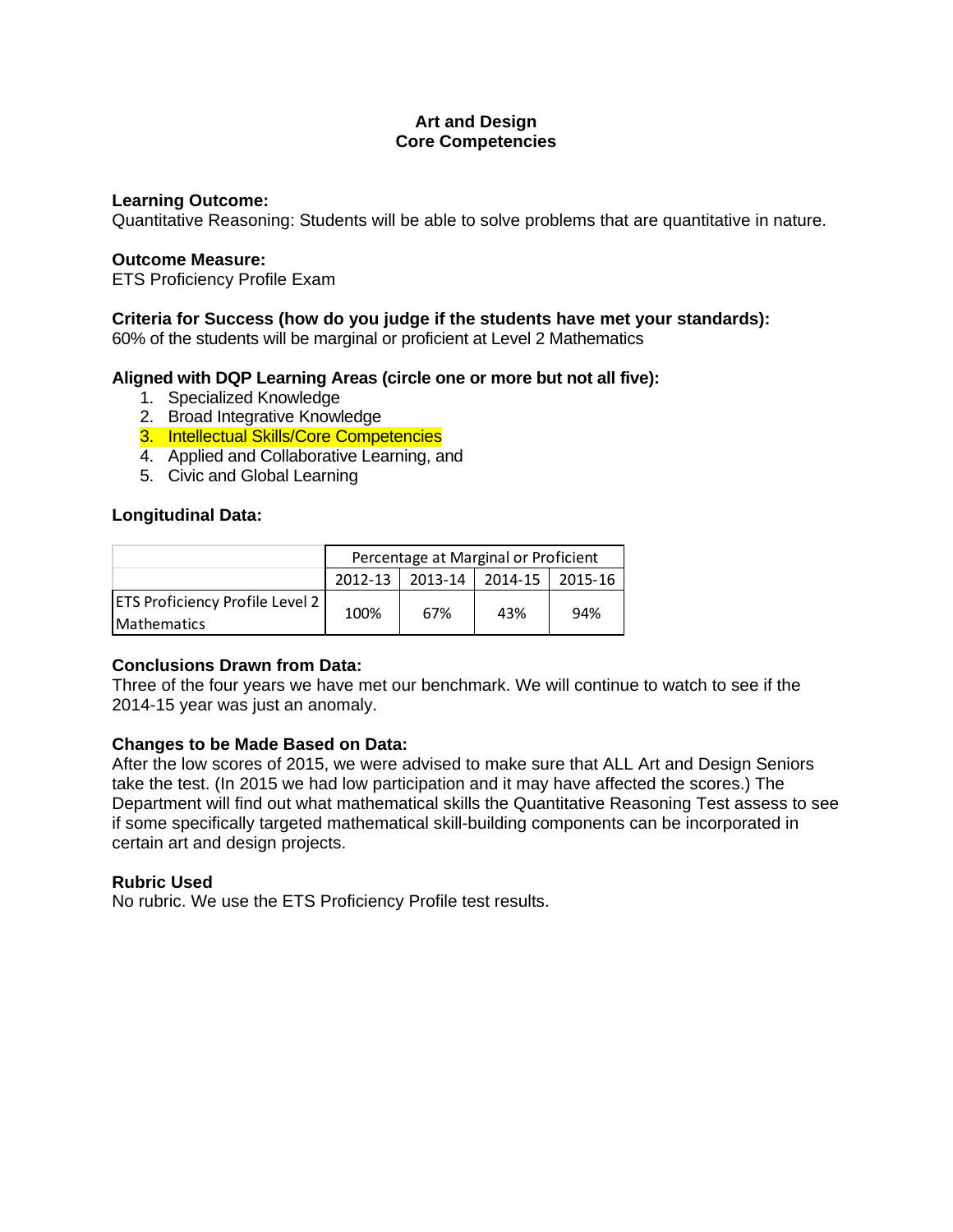#### **Visual Arts Core Competencies Oral Communication**

*Note that oral communication data was only gathered for Visual Art majors in 2015-2016. This will be expanded to include all majors in the department in 2016-17.* 

# **Learning Outcome:**

Students will be able to orally clearly articulate:

- Connections and relationships between their own artwork and the artwork of others, including well-know artists and art historical issues.
- The sources of their own inspiration and motivations and art-making process.

# **Outcome Measure**:

In Art 467 – Senior Exhibition students will critique the relationship between their own artwork and influences such as personal biography, art history, and contemporary culture in a capstone Panel Review. The Panels comprise Art Department faculty, faculty from other departments, and art professionals.

The students will be scored by the Panelists using an oral communication rubric.

**Criteria for Success (if applicable):** 80% of the students will score a 2.5 or higher on a 4 point scale.

# **Aligned with DQP Learning Areas(marked items)**

- 1. Specialized Knowledge
- 2. Broad Integrative Knowledge
- 3. Intellectual Skills/Core Competencies
- 4. Applied and Collaborative Learning
- 5. Civic and Global Learning

# **Longitudinal Data:**

Note that in 2015-16 data was just gathered from the Visual Art students.

|                            | Percentage of<br><b>Students Scoring</b><br>2.5 or higher. |
|----------------------------|------------------------------------------------------------|
|                            | 2015-16                                                    |
| Demonstrating Knowledge    | 80%                                                        |
| <b>Presentation Skills</b> |                                                            |

# **Conclusions Drawn from Data:**

The students achieved the benchmark.

### **Changes to be Made Based on Data:**

We will continue to gather data to look for trends and review.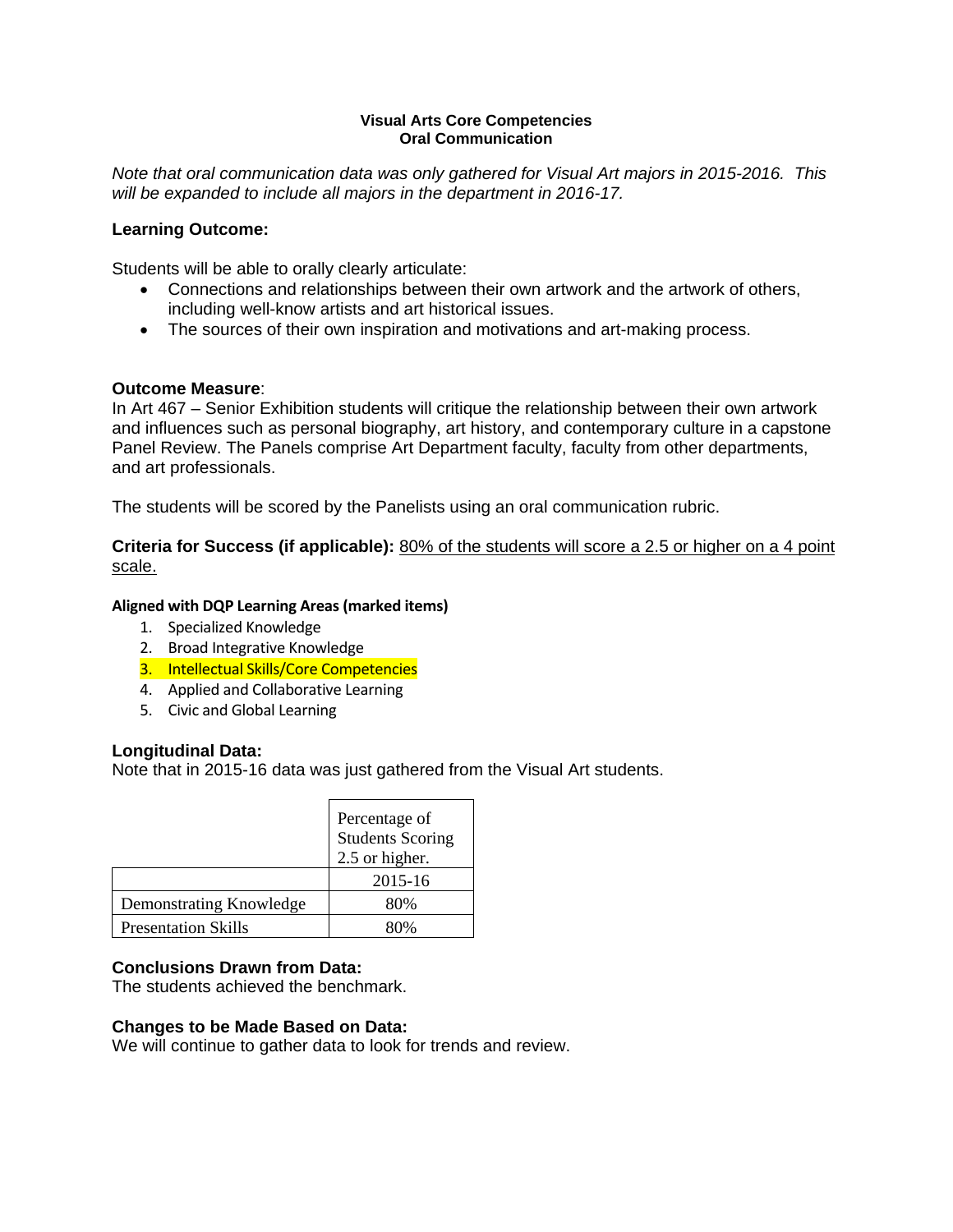#### **Rubric Used:**

| <b>Assessment Scores</b>                                 | <b>Initial</b>                                                           | <b>Emerging</b>                                                                                                   | <b>Developed</b>                                                                                                                                                                                                                                                                                                                    | <b>Highly Developed</b>                                                                                                                                                                                                                                                                        |
|----------------------------------------------------------|--------------------------------------------------------------------------|-------------------------------------------------------------------------------------------------------------------|-------------------------------------------------------------------------------------------------------------------------------------------------------------------------------------------------------------------------------------------------------------------------------------------------------------------------------------|------------------------------------------------------------------------------------------------------------------------------------------------------------------------------------------------------------------------------------------------------------------------------------------------|
|                                                          | 1 pt.                                                                    | 2 pts.                                                                                                            | $3$ pts.                                                                                                                                                                                                                                                                                                                            | 4 pts.                                                                                                                                                                                                                                                                                         |
| <b>Oral Communication:</b><br>Demonstrating<br>Knowledge | Student does not appear to<br>understand the basic topics<br>and issues. | Student appears to have only<br>a general or superficial<br>knowledge of the issues at<br>play in their art work. | The student has an<br>understanding of the topics<br>and issues related to form<br>and content at play in their art<br>work.<br>and<br>The student is able to<br>describe their own art making<br>process.<br>but<br>Student is unable to<br>reference contemporary<br>artists and or issues that are<br>influential in their work. | Student is able to clearly<br>articulate:<br>relationships between their<br>own artwork and the artwork<br>of others, including well-<br>known contemporary artists<br>and art historical issues.<br>and<br>The sources of their own<br>inspiration and motivations<br>and art-making process. |

| <b>Assessment Scores</b>                                 | <b>Initial</b>                                                                                                                                                                   | <b>Emerging</b>                                                                                                                                                                                                     | <b>Developed</b>                                                                                                                                                                                          | <b>Highly Developed</b>                                                                                                                                                                                                                                                                                                                                           |
|----------------------------------------------------------|----------------------------------------------------------------------------------------------------------------------------------------------------------------------------------|---------------------------------------------------------------------------------------------------------------------------------------------------------------------------------------------------------------------|-----------------------------------------------------------------------------------------------------------------------------------------------------------------------------------------------------------|-------------------------------------------------------------------------------------------------------------------------------------------------------------------------------------------------------------------------------------------------------------------------------------------------------------------------------------------------------------------|
|                                                          | 1 pt.                                                                                                                                                                            | 2 pts.                                                                                                                                                                                                              | 3 pts.                                                                                                                                                                                                    | 4 pts.                                                                                                                                                                                                                                                                                                                                                            |
| <b>Oral Communication:</b><br><b>Presentation Skills</b> | Student is severely limited in<br>their ability to orally<br>communicate in a clear way<br>during their presentation and<br>during the questioning phase<br>of the Panel Review. | Student is able to articulate<br>their knowledge.<br>but<br>Student is disorganized<br>and/or unprepared in doing<br>SO.<br>Student is unable to use<br>critical thinking skills during<br>on-the-spot questioning. | Student is able to convey<br>their knowledge and ideas in<br>an organized manner<br>but<br>Student is significantly<br>hampered by nervousness<br>and/or defensiveness during<br>on-the-spot questioning. | Student is able to clearly<br>articulate their ideas and<br>knowledge in an organized<br>and confident manner.<br>and<br>Student is able to answer<br>questions with recalled<br>references during on-the-spot<br>questioning.<br>and<br>Student is able to<br>spontaneously use creative<br>critical thinking in giving on-<br>the-spot answers to<br>questions. |